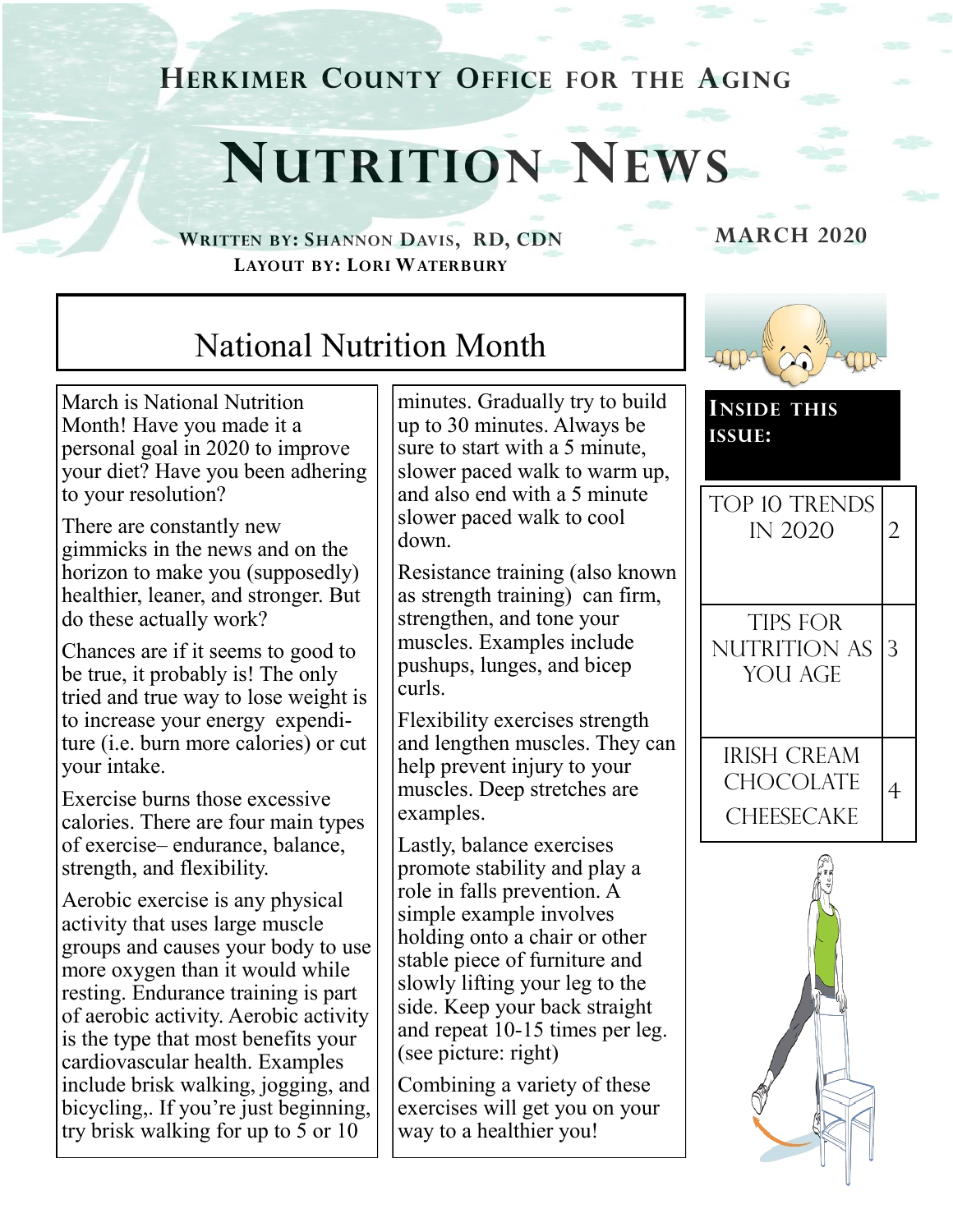So what are the hot nutrition topics that will be at the forefront in this new decade? Recently, the Academy of Nutrition and Dietetics held their annual meeting. More than 10,000 dietitians discussed such topics as detoxification, ketogenic diets, and probiotics. According to US News and World Report, here is a list of some of the current trends.

- 1. **Prebiotics are the new probiotics.**  Prebiotics promote the growth of probiotics. They play a role in gut health and can now be found in everything from sparkling tonic water to powdered supplements to cookies.
- 2. **Vegetables, vegetables, vegetables.**  There are new and improved sauces (such as a tomato sauce that contains 10 different vegetables), ketchup and BBQ sauces with hidden vegetables, and chips and crackers made with vegetables (including beets, sweet potatoes, and kale).
- 3. **Coconut!** Coconut cream is the main ingredient new plant based yogurts. It is also featured in snacks like granola bars and chocolate bars. Keep in mind



that dairy free (plant based) is not always more nutritious. One of these plant based yogurts contained 50% of your daily saturated fat intake but only 2% of your calcium needs.

- 4. **Allergen free and allergy aware.** There are more and more products labeled as nut-free, dairy-free, and soy-free. Gluten free also continues to be a hot trend.
- 5. **Puffs are the new chips.** Not only are they higher protein and lower carbs than

chips, puffs come in a variety of ingredients. New puffs include peanut puffs, chickpea puffs, veggie puffs, and honey puffs.

6. **Healthy Mashups.** This trend was particularly popular with the snacking gurus. Dark chocolate was often paired with some wholesome ingredient such as quinoa. Other examples included dark chocolate and sea salted pumpkin seeds and dark chocolate paired with granola.

7. **Portable and Single Serve.** Consumers

are busier than ever and are demanding convenience. New packaging for yogurt and different nut butter pouches offer healthy, convenient snacking options.



There are also flavored fiber packets emerging as well as packages of green tea that you simply add to a bottle of water. Lastly, single serve packs of raw and unfiltered honey offer a quick boost of energy.

- 8. **Low Carb Coatings, Crumbs, and Croutons.** Have you noticed all of the different uses for cauliflower? From pizza crusts to coatings for chicken nuggets, this versatile vegetable is popping up in all kinds of places! Companies are also looking at making a "non-crouton" from crispy puffed quinoa or other protein sources.
- 9. **Protein coffee and other protein packed products.** There is a cold brew coffee popping up that has as much protein as a serving of meat! There are also higher protein pastas in development, that are crafted using lentils, black beans, edamame, and chickpeas.
- 10.**Reinventing Dairy.** "Dairy Full" is the new dairy free! There are dairy drinks made with yogurt and cottage cheese is seeing a rebirth, thanks to new flavors. Certified or-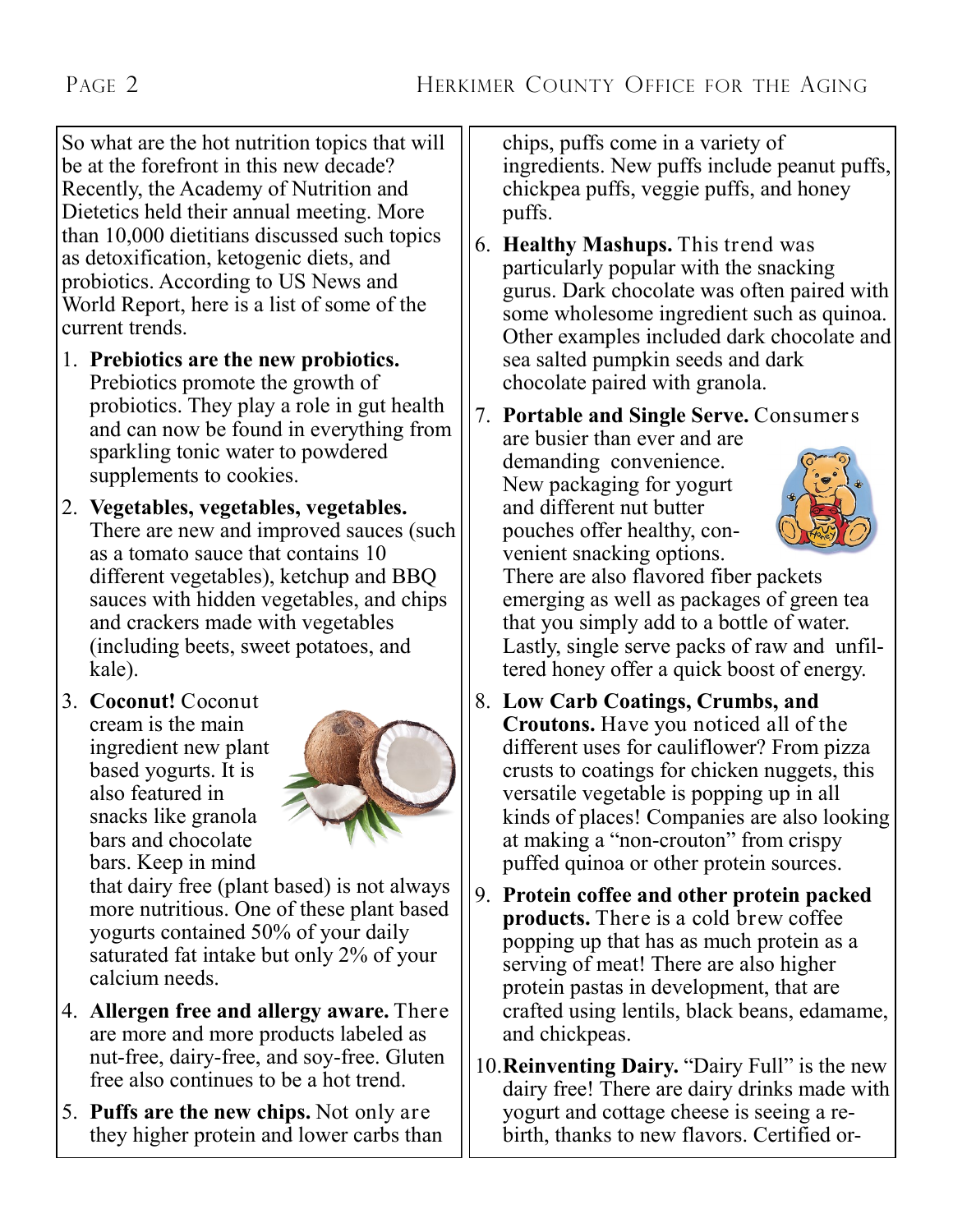ganic cottage cheese is also emerging as a popular snacking option.

As we age, some of our nutritional requirements change and our bodies are always changing,. For example, your sense of thirst diminishes as you age. But your fluid requirement does not, which puts you at a higher risk of dehydration. Here are some tips from the Academy of Nutrition and Dietetics to keep your body healthy and strong as you age.

- **Make half your plate fruits and vegetables:** fresh, frozen, or canned fruits and vegetables are all good options,. Try to incorporate them into your daily routine as snacks to increase your intake.
- **Make at least half your grains whole:** be sure to check that the first ingredient on your package says "whole grain" or "whole wheat." Finding options with added fiber is also beneficial in regulating your digestive system as well as making your feel full longer.
- **Switch to fat free or low fat dairy products:** As we age, our needs for Vitamin D and calcium actually increase. This means that you need 3 servings of dairy products daily and can include choices including 1 cup of milk, 3/4 cup of yogurt, or 1 cup of cottage cheese. Dairy products also give you added protein to boost your energy levels.
- **Vary your protein choices:** eating the same foods over and over can be boring. By eating a variety of protein based foods such as beans, eggs, and nuts in addition to meats,

poultry, and fish, will allow more key nutrients to be absorbed.



 **Cut back on sodium and added sugars:** avoid adding salt to season food as many products already have natural or added sodium in them. Use spices and herbs to add flavors to foods, including black pepper, parsley, and cilantro. Also, try to drink water throughout the day instead of sugary drinks like soda and juice. Swapping fruit for dessert is also a healthy option to cut down on your sugar intake.

- **Eat the foods that you like but eat less of it:** Eat ore often throughout the day in small portions in order to watch your intake and reduce hunger sensations. Portions can be very large when eating out so ask for a to-go box when your meal comes to split it in half and take it home for later.
- **Be active your way:** Every little bit of exercise can go a long way. Pick and choose activities that you like to do and just do what you can each day. If you are just starting out, make sure to start slow and build yourself up.
- **Talk to a registered dietitian:** If you have additional questions about how you can incorporate healthy food choices into your daily routine, a dietitian can provide you with the information and resources necessary to reach your goal. Call the Office for the Aging if you are interested in receiving nutritional counseling in your home.

Lastly, try to limit your intake of processed foods. Many of these products are loaded with added sugar, salt, and oils. While these additions can extend the shelf life of the products, they also increase your intake of sugar, salt, and fat. Be cautious with your choices while shopping. And remember that reading food labels can be helpful !